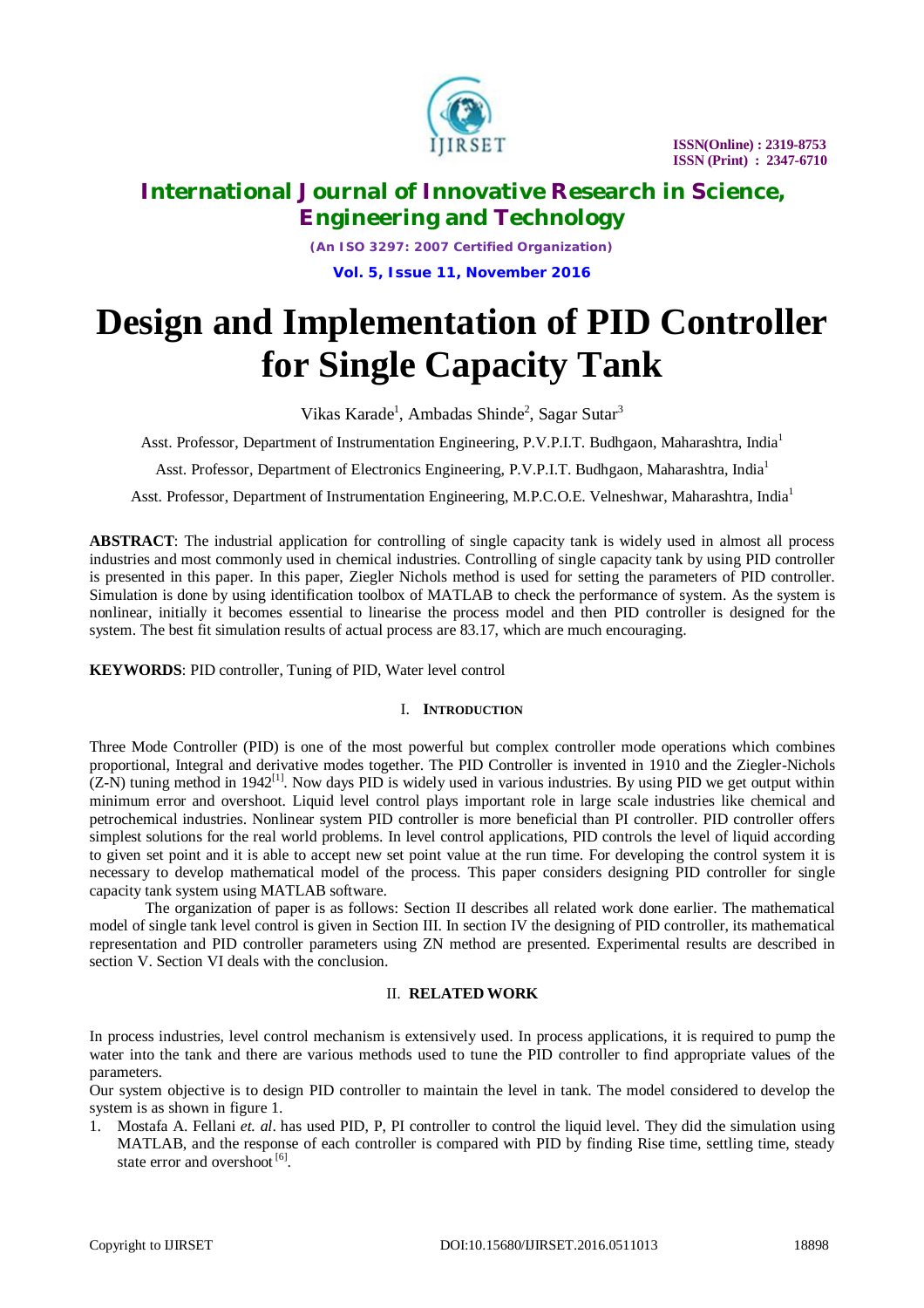

*(An ISO 3297: 2007 Certified Organization)*

#### **Vol. 5, Issue 11, November 2016**

- 2. Miral Changela, Ankit Kumar in their paper stated that the liquid level in tank and flow between the tanks is more important in the process modelling. PID controller, fuzzy controller and the performance of both are compared for their systems  $[7]$ .
- 3. S. Janarthanan [8] *et. al.* used PID controller and fractional order PID controller in their work. They have designed the system for conical tank system. They presented different tunning methods to find the parameters of PID.
- 4. Anca Maxim<sup>[9]</sup>, et. al. used model based controller to multivariable process. IMC controller is used for MIMO system. The PID and IMC controller were tested in two experiments consisting in set points tracking and disturbance rejection.
- 5. Hur Abbas <sup>[12]</sup>, *et. al.* in their work they presented working model of coupled tanks. A non linear model of SISO system is developed and simulation is carried out using MATLAB. Performance of sliding mode control and PID controller is compared.

## III. **MATHAMATICAL MODEL OF SYSTEM**

Figure 1 show the liquid level system which contains following parameters.

- Process Parameters:
- $A = Cross$  sectional area of tank (cm<sup>2</sup>)  $a = Cross$  sectional area of outlet  $(cm<sup>2</sup>)$
- $h = Water level (cm)$
- 
- $K =$  Sensitivity of Pump  $V = Vol$  tage to pump
- 
- $R_1$  = Valve Settings



Fig.1. Single tank system

Modelling Process:

$$
\begin{bmatrix} \text{Time Rate of} \\ \text{Change} \\ \text{of Mass into the system} \end{bmatrix} = \begin{bmatrix} \text{Rate of} \\ \text{Mass in flow} \end{bmatrix} - \begin{bmatrix} \text{Rate of} \\ \text{Mass Out flow} \end{bmatrix}
$$

$$
A \frac{dh}{dt} = -a\sqrt{2gh} + KV
$$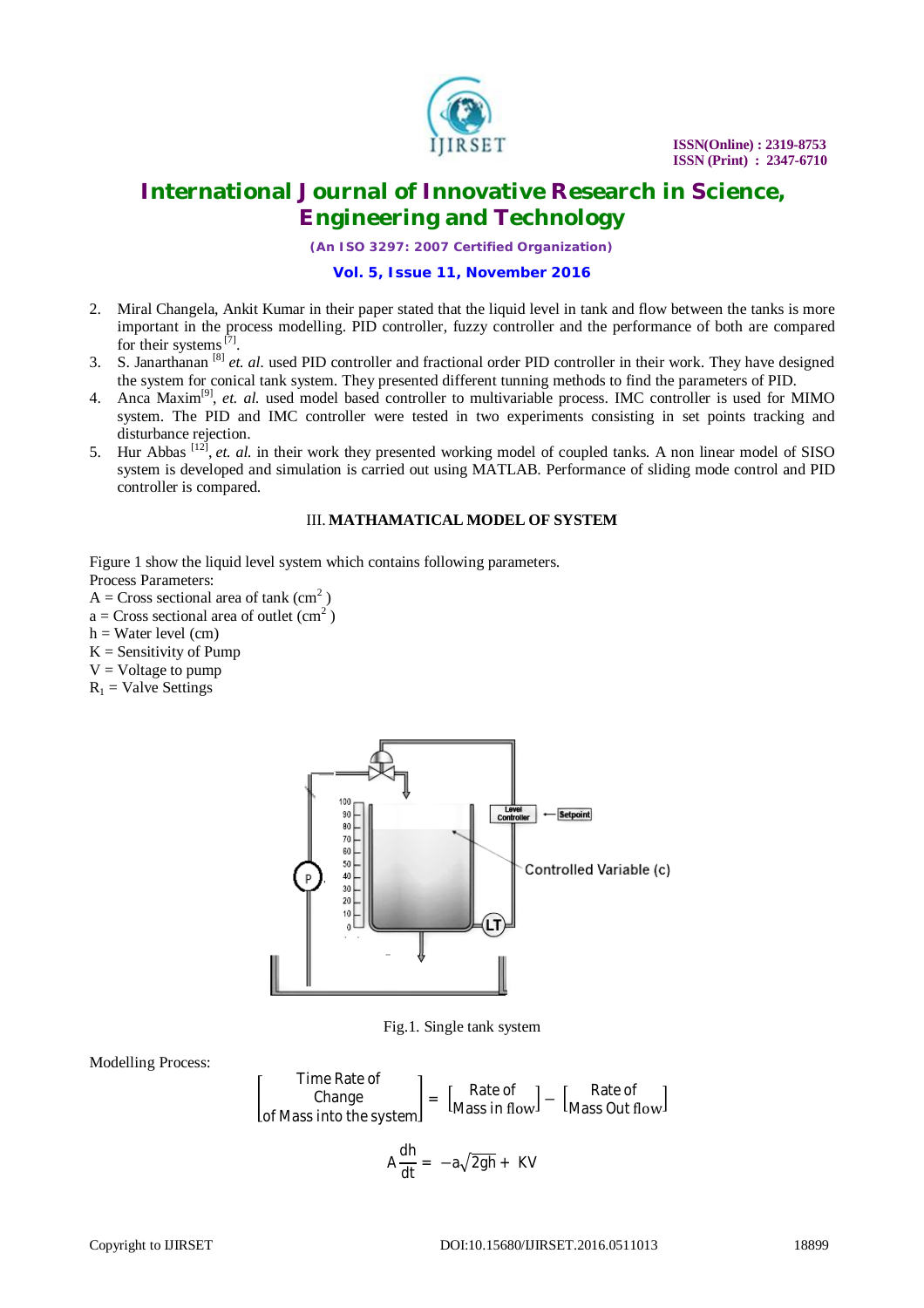

*(An ISO 3297: 2007 Certified Organization)*

**Vol. 5, Issue 11, November 2016**

Now, we should linearise the model around steady state operating point. Here the nonlinearity arises because of the term √h

By Taylors series of expansion method around steady state  $h_s$  is given by

$$
h^{\tfrac{1}{2}} = h_s^{\tfrac{1}{2}} + \frac{1}{2} h_s^{\tfrac{-1}{2}}(\ h - h_s\ )\ + \cdots
$$

For single tank

$$
\frac{dh}{dt} = -\frac{a}{A}\sqrt{2g} \left[ h_s^{\frac{1}{2}} + \frac{1}{2}h_s^{\frac{-1}{2}}(h - h_s) \right] + \frac{KV}{A}
$$

 $\frac{A}{a}$   $\frac{2h_s}{g}$ g

 $T = \frac{A}{a}$ 

Let,

Linear approximation of this equation can be obtained by Taylors series of expansion and truncating after first order system. The reference point for linearization is the normal steady state operating point  $(h_s, V_s)$ 

 $\frac{dh}{dt} = f(h, V)$ 

$$
f(h,V) = f(h_{s}, V_{s.}) + \frac{\partial f}{\partial h}(h - h_{s}) + \frac{\partial f}{\partial h}(V - V_{s}) \dots \dots (1)
$$

But steady state corresponds to  $f(h_s, V_{s}) = 0$  and deviation variables arises out of Taylors series of expansion.  $h' = h - h_s$  And  $V' = V - V_s$ 

$$
\frac{dh'}{dt} = \frac{d}{dt}(h - h_s) = \left(\frac{\partial f}{\partial h}h'\right) \Big| h_s\Big| + \left(\frac{\partial f}{\partial V}V'\right) \Big| V_s\Big| \dots \dots \dots (2)
$$

Let,

$$
a = \left(\frac{\partial f}{\partial h}\Big| h_s\right) \text{ and } c = \left(\frac{\partial f}{\partial v}\Big| V_s\right)
$$

Now,

$$
a = \left(\frac{\partial f}{\partial h}\middle| h_s\right) = \frac{\partial}{\partial h}\left(-\frac{a}{A}\sqrt{2gh}\right) = \frac{-a}{A}\sqrt{\frac{g}{2h_s}}
$$

and

$$
c = \left(\frac{\partial f}{\partial V}\middle|V_s\right) = \frac{\partial}{\partial V}\frac{KV}{A} = \frac{K}{A}
$$

$$
\frac{d}{dt} (h - h_s) = \frac{-a}{A} \sqrt{\frac{g}{2h_s} (h - h_s) + \frac{K}{A} (V - V_s) \dots \dots \dots (3)}
$$

Above equation can be written as

$$
\frac{dx}{dt} = -\frac{a}{A} \sqrt{\frac{g}{2h_s}} x + \frac{K}{A} u
$$

But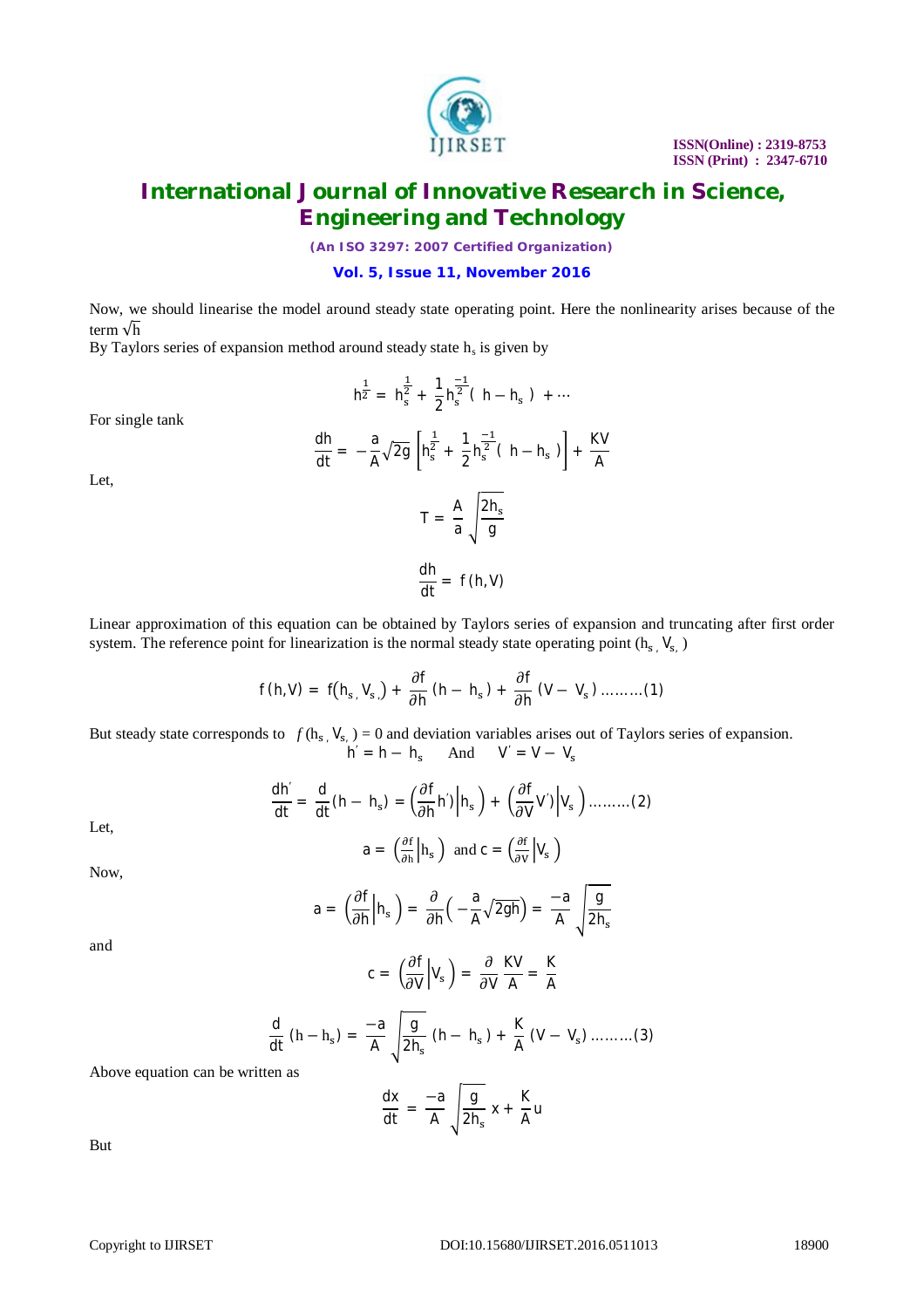*(An ISO 3297: 2007 Certified Organization)*

**Vol. 5, Issue 11, November 2016**

$$
T = \frac{A}{a} \sqrt{\frac{2h_s}{g}}
$$

 $\frac{-1}{T}$  x +  $\frac{K}{A}$ 

 $\frac{1}{\mathsf{A}}$ u

So we can write above equation as

Thus we get the state model

$$
\dot{x} = A\dot{x} + Bu
$$

 $\frac{dx}{dt} = \frac{-1}{T}$ 

$$
\dot{x} = \left[\frac{-1}{T}\right]x + \left[\frac{K}{A}\right]u \dots \dots \dots (4)
$$

And Output

$$
y = Cx + Du
$$

$$
y = K_c x + 0 \dots \dots \dots (5)
$$

Equation (4) and (5) are the state model equations.

### IV.**DESIGN OF PID CONTROLLER**

Process Parameters  $A = 66.242$  cm<sup>2</sup>  $a= 3.14$  cm<sup>2</sup>  $g = 981$  cm  $K = 5.054$  $V = Voltage$  $h_s = 1.4$ 

$$
T = \frac{A}{a} \sqrt{\frac{2h_s}{g}} = 1.127
$$

$$
\dot{x} = \left[\frac{-1}{T}\right]x + \left[\frac{K}{A}\right]u
$$

$$
\dot{x} = [-0.886]x + [0.076]u \dots \dots \dots (6)
$$

 $y = [0.5]x \dots (7)$ 

Obtain Transfer function from state space

$$
G(s) = \frac{0.038}{S + 0.886}
$$

 $G(s) = c[1S - A]^{-1}$ . B + D

Ziegler Nichols Method is used for controller setting which is based on adjusting closed loop until steady state oscillations occur [3]. By Using Z-N Method

$$
G(s) = \frac{0.038K_p}{S + 0.886 + 0.038K_p}
$$

$$
W_{cp} = 0.886
$$

And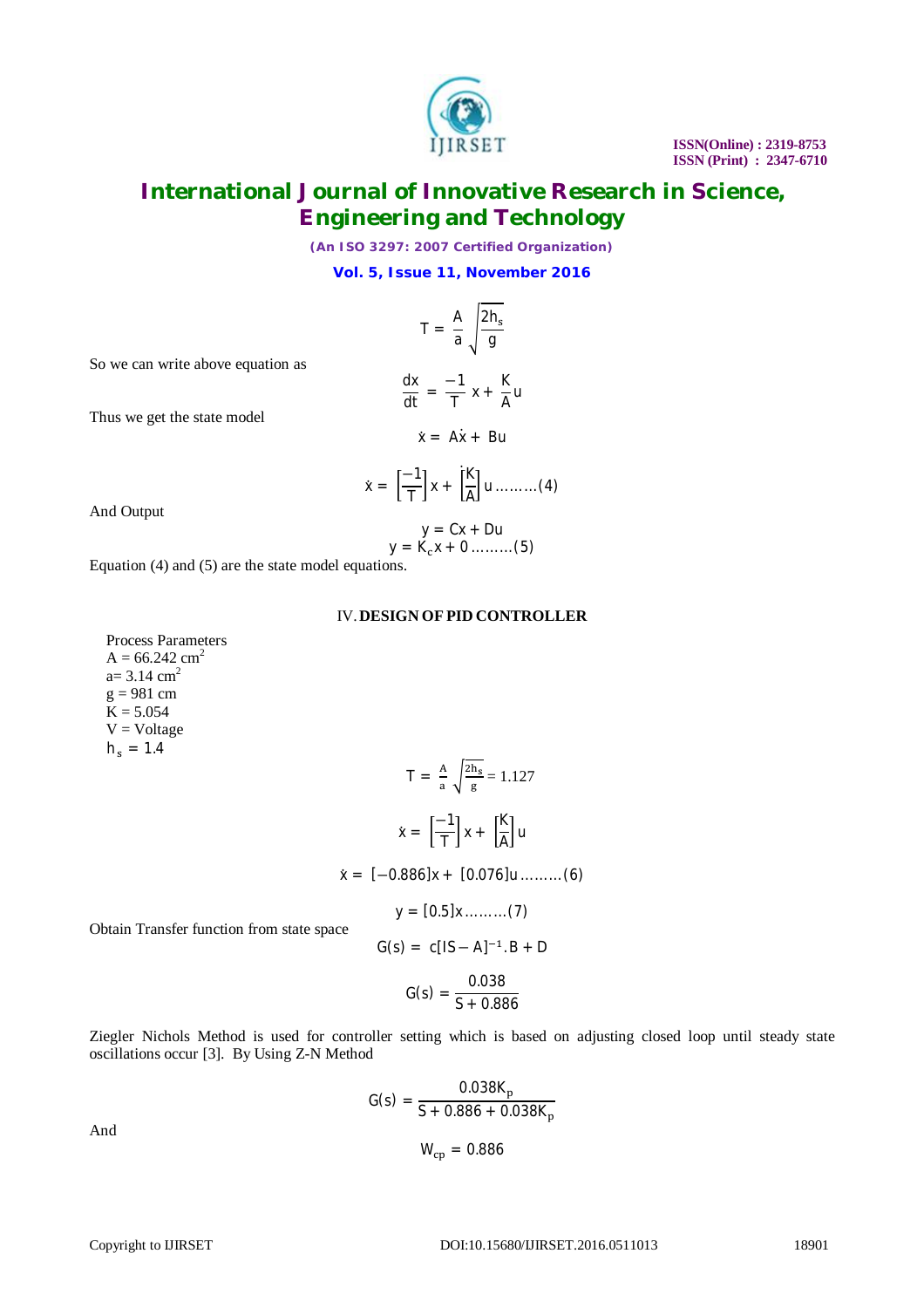

*(An ISO 3297: 2007 Certified Organization)*

**Vol. 5, Issue 11, November 2016**

Following are the parameters of PID controller

 $K_p = 13.98$ ,  $T_i = 7.088$ ,  $T_d = 1.772$ 

## V. **EXPERIMENTAL RESULTS**



Fig.2. Simulink model of system

The Simulink model of single tank water level control system using PID controller for obtaining the step response is mentioned in figure 2. Here the Z-N method is used find the PID parameters. Transfer function in this system represents the mathematical model of single tank system.



Fig.3 Simulation of step input

Simulation results of liquid level control system with PID controller are shown in figure 3. Transfer function of a system is obtained after modelling of liquid system.

| <b>Controller Parameters</b>      |                       |                      |
|-----------------------------------|-----------------------|----------------------|
|                                   | <b>Tuned</b>          | Block                |
| P                                 | 3.0743                | 13.98                |
|                                   | 4.608                 | 7.088                |
| D                                 | $-0.71984$            | 1.772                |
| N                                 | 4.2708                | 100                  |
| <b>Performance and Robustness</b> |                       |                      |
|                                   | Tuned                 | Block                |
| <b>Rise time</b>                  | 0.855 seconds         | 0.778 seconds        |
| Settling time                     | 3.02 seconds          | 2.88 seconds         |
| Overshoot                         | 6.77 %                | $0\%$                |
| Peak                              | 1.07                  | 0.999                |
| Gain margin                       | Inf dB @ Inf rad/s    | Inf dB @ NaN rad/s   |
| Phase margin                      | 63.9 deg @ 1.58 rad/s | 135 deg @ 7.09 rad/s |



Fig.4. PID Controller parameters Fig.5. Performance with PID controller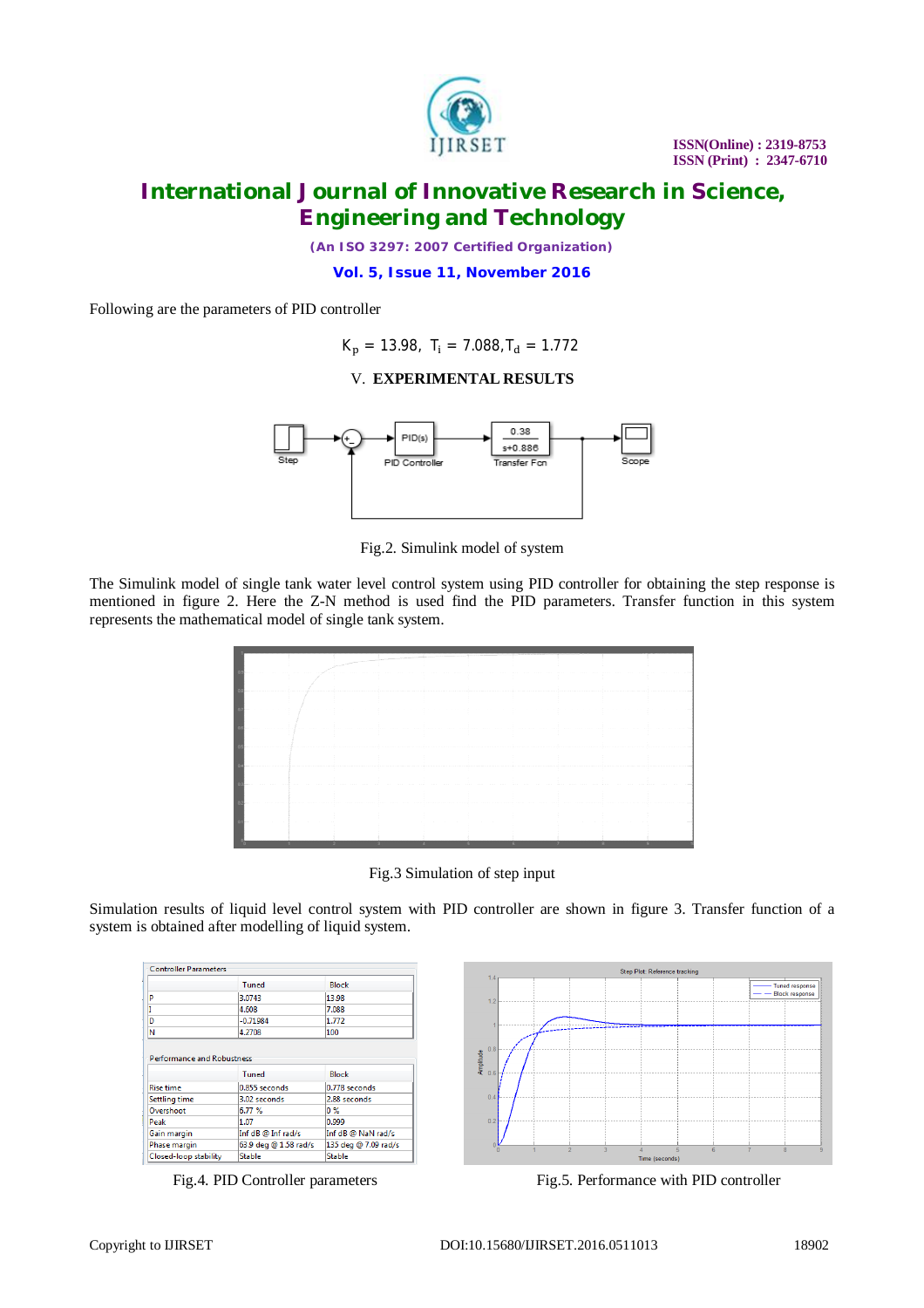

 **ISSN(Online) : 2319-8753 ISSN (Print) : 2347-6710**

## **International Journal of Innovative Research in Science, Engineering and Technology**

*(An ISO 3297: 2007 Certified Organization)*

**Vol. 5, Issue 11, November 2016**

Figure 4 shows tunned and block parameters of PID controller. The performance parameters like rise time, settling time, overshoot, gain margin and closed loop stability etc were also mentioned in figure 4.

Figure 5 represents the graphical representation of performance parameters of PID controller. PID controller gives good control over the process.



Fig.6.Step response of system

For single tank system inlet flow rate is 80 LPH and step input given 90 LPH. The figure 6, Shows step input response of actual level system.



Fig.7.Simulated model output

Best fit graph of designed system is shown in figure 7. This is obtained by using MATLAB identification tool box. The obtained best fit results are obtained from practical values.

### VI. **CONCLUSION**

This paper presents a level controlling of single capacity tank by using PID controller. The system is linearise around a steady state and state space model is obtained. Z-N method is used to set the PID setting. Simulation was conducted within MATLAB environment. The block parameters and tuned parameters are approximately same. Hence